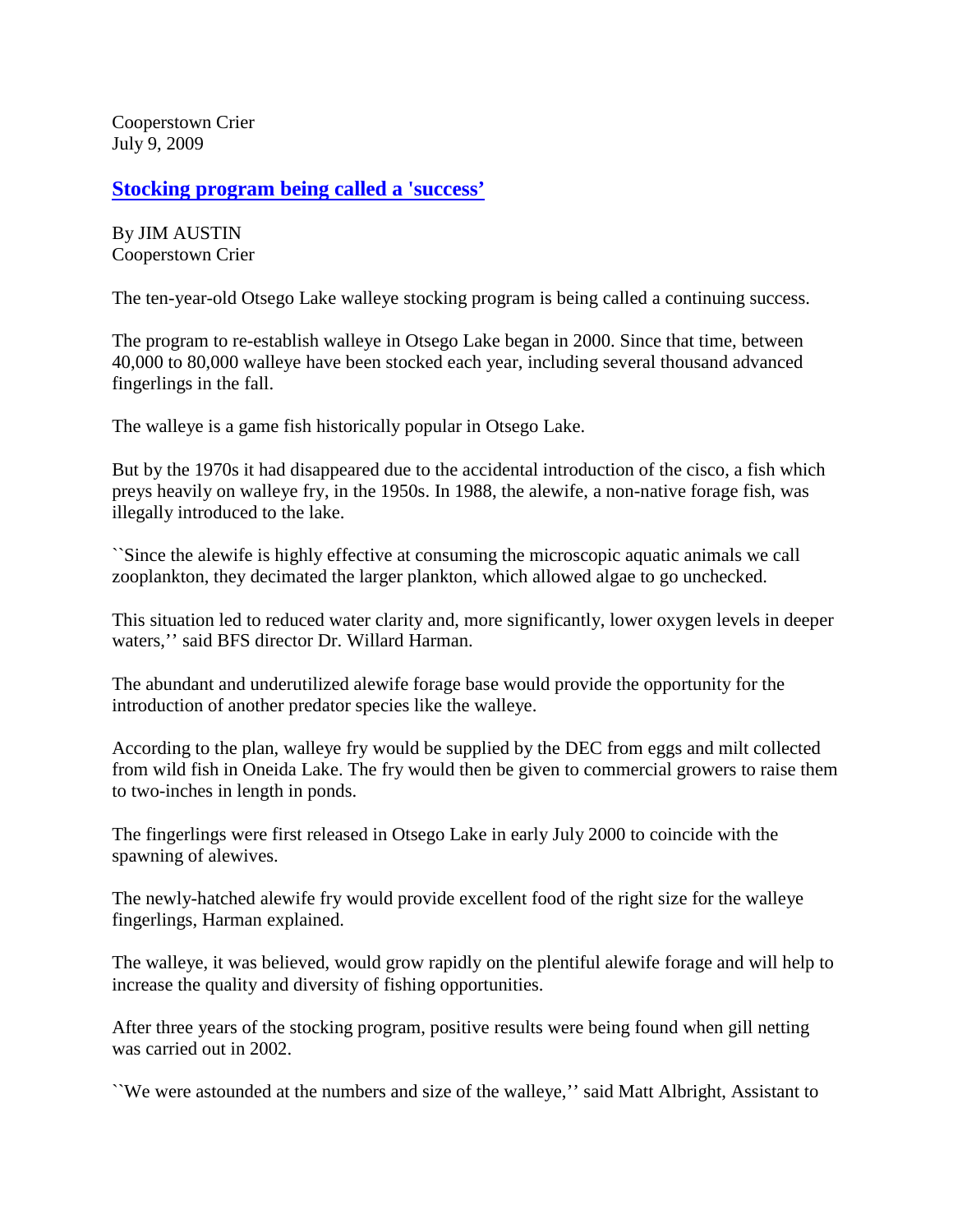the Director of the Biological Field Station.

According to Albright, not only were the walleye unexpectedly long (16 to 19 inches), they were also fat, and their stomachs were full of alewife.

At the time, Harman said that it is theoretically possible for the introduction of walleye to affect the clarity of the lake by reducing the population of the alewives which eat the zooplankton which feed on algae whose numbers reduce the clarity of the water.

``It's possible, but nobody involved thinks it will happen,'' Harman said. ``The DEC biologists think its an extremely remote possibility.'' It now appears the walleye may have contributed to near record clarity in the lake's water.

Albright said Tuesday that recent measurements show water clarity in the lake reaching 10 meters, or approximately 30 feet.

``I've never seen clarity that high,'' Albright said.

``It's usually two to twoand- a-half meters this time of year.''

He said the record stands at 11 meters ``going back a long way.''

Albright said that the clarity is also a result of the growing zebra mussel population in the lake and that's it's difficult to determine whether the walleye or the zebra mussels played the larger role.

Albright also noted that large zooplankton numbers are almost back to what they were when the alewife was introduced.

``The abundance of larger zooplankton has increased substantially, and their mean size is larger,'' Harman said.

The walleye have not established a breeding population in the lake, but Albright said that was not expected because the walleye fry are subject to predation also.

The stocking continued this summer with another 40,000 fingerlings. The fingerlings are released in water about 15 feet deep over weed beds where they can hide to escape predators.

For 2009, the Otsego County Conservation Association dedicated \$6,000 in support of the walleye stocking.

``Walleye stocking has proven to be an effective means of controlling the alewife, an invasive aquatic species which threatens the ecological balance of Otsego Lake,'' said OCCA executive director Erik Miller.

According to Miller, support of the walleye stocking program is consistent with goals defined in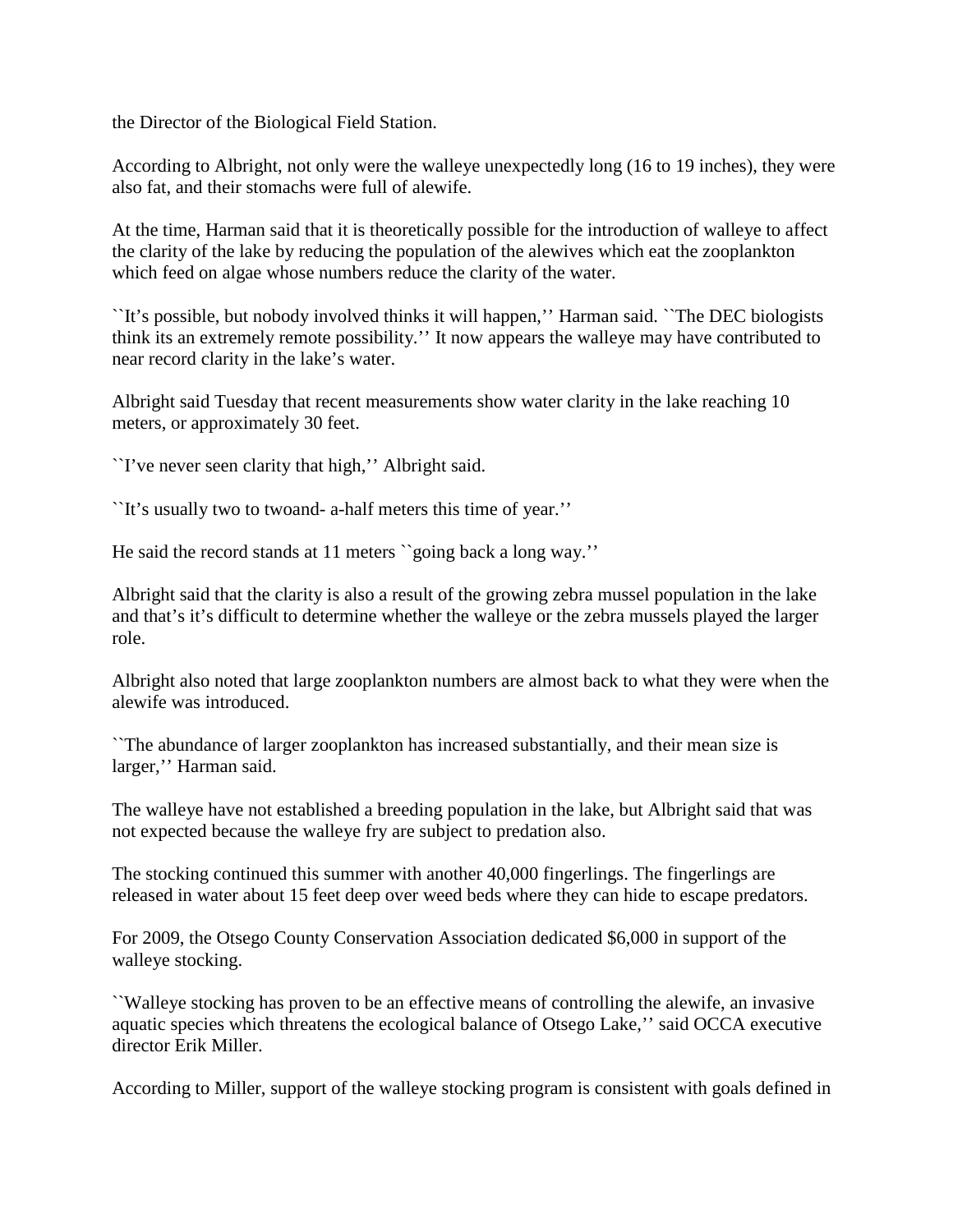the Plan for the management of the Otsego Lake Watershed, approved by the towns of Middlefield, Otsego, and Springfield, and the Village of Cooperstown in 1998. OCCA also contributed \$2,000 to the initial stocking effort.

Funding has also been provided by the Gronewaldt Foundation and the New York State Department of Environmental Conservation. Little historic information exists on the walleye in Otsego Lake and it is not known if they are a native species. Records show that walleyes were stocked in the lake in 1913 with the heaviest stocking occurring between 1922 and 1934 when 4.15 million fry were placed in the lake.

Cripple Creek historically supported a major spawning run of walleye and in 1969 it took only a few hours to capture and tag 100 fish.

Reports from anglers in the 1970s suggested a reduction in the size of the walleye spawning run in the creek. In the late 1970s fishermen were complaining about declining catches of walleye in the lake and in 1990 netting of the creek from March 31 to April 28 captured no walleye.

The decline of the walleye in Otsego Lake is blamed on the inadvertent introduction of cisco by the DEC when they were stocking whitefish.

``The cisco simply gorged themselves on walleye fry,'' said Harman. ``Over time, they whittled away at the walleye population.''

- See more at: http://www.coopercrier.com/local/x1472021449/Stocking-program-being-calleda-success#sthash.NOrMeVhW.dpuf